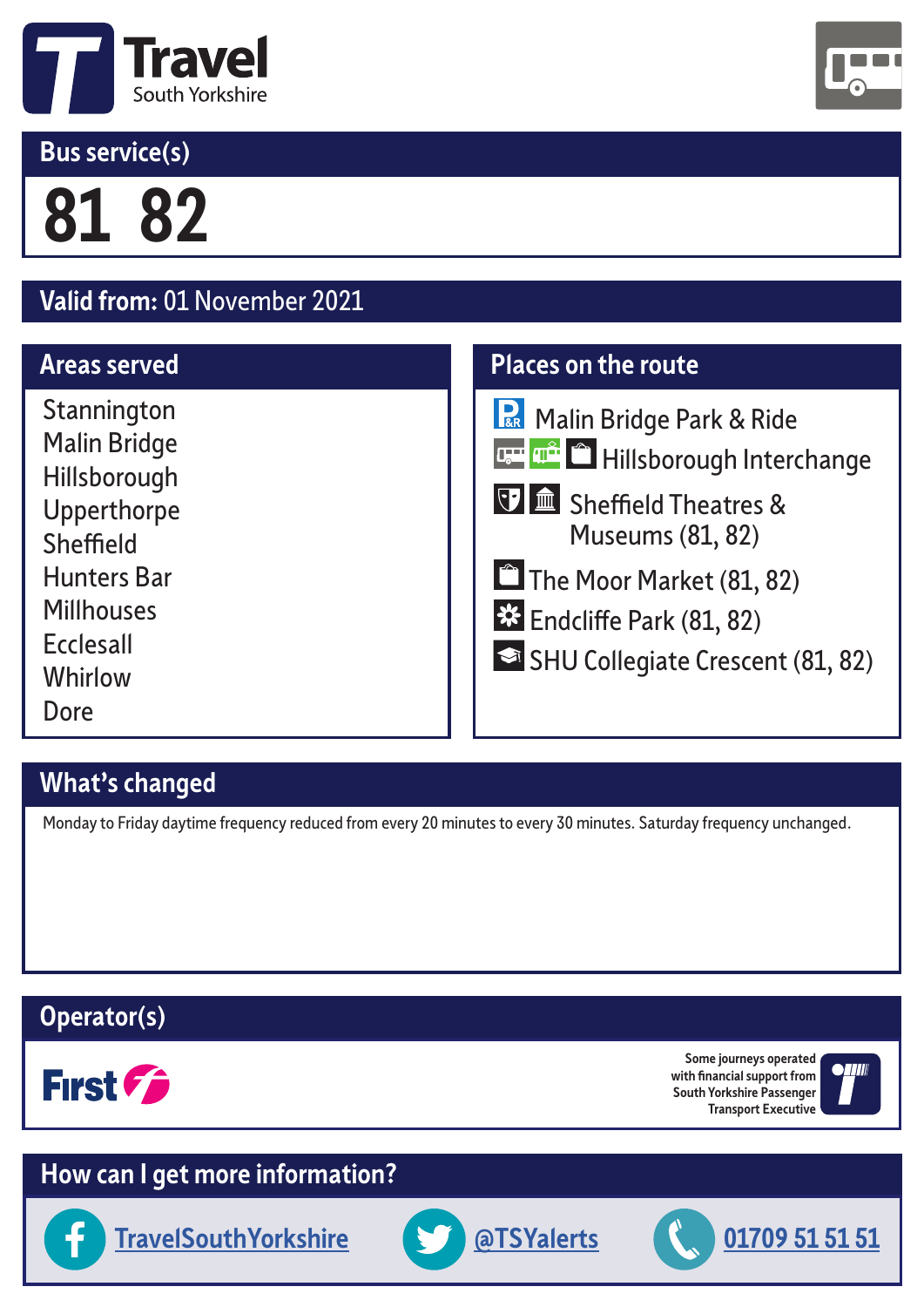# Bus route map for services 81 and 82

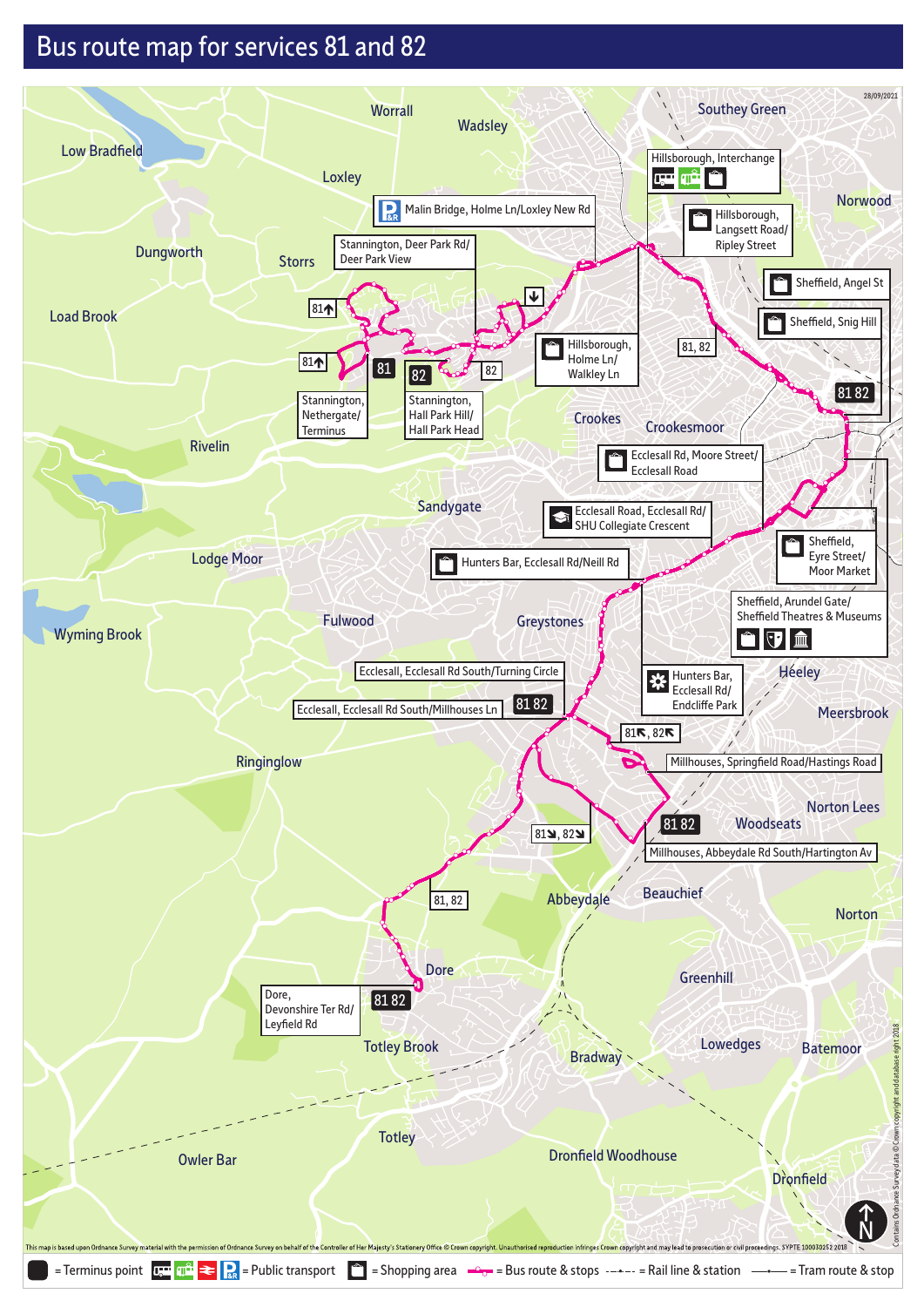#### Stopping points for service 81

**Stannington, Nethergate**  $\rightarrow$  Upper Gate Road  $\rightarrow$  Bankfield Lane  $\rightarrow$  Stannington Road  $\rightarrow$  Acorn Drive  $\rightarrow$ Greaves Lane > Stannington Road > Oldfield Terrace > Oldfield Road > Stannington Road > Malin Bridge > Loxley New Road ▶ Holme Lane ▶ Hillsborough Interchange ▶ Langsett Estate ▶ Langsett Road ▶ **Upperthorpe** ▶ Infirmary Road ▶ Shalesmoor ▶ Sheffield ▶ Gibraltar Street ▶ West Bar ▶ Snig Hill ▶ Arundel Gate ▶ Charter Row ▶ Moore Street ▶ Ecclesall Road ▶ Hunters Bar ▶ Banner Cross ▶ Ecclesall Road South ▶ Ecclesall ▶ Parkhead ▶ Whirlow ▶ Hathersage Road ▶ Dore Moor ▶ Causeway Head Road **Dore, Devonshire Terrace Road** 

**Millhouses, Abbeydale Road South/Hartington Avenue** > Springfield Road > Woodhom Road > Ecclesall Road South ▶ Parkhead ▶ Ecclesall ▶ Banner Cross ▶ Ecclesall Road ▶ Hunters Bar ▶ Moore Street **I** Sheffield **Eyre Street Arundel Gate Angel Street I** West Bar **Mest Bar Street A Shalesmoor > Moorfields > Penistone Road > Upperthorpe > Infirmary Road > Langsett Road > Langsett Estate > Hillsborough >** Holme Lane > Malin Bridge > Stannington Road > Oldfield Road > Oldfield Terrace ▶ Stannington Road ▶ Upper Gate Road ▶ School Lane ▶ Stannington, Nethergate

#### Stopping points for service 82

**Stannington, Hall Park Hill > Liberty Drive > Liberty Hill > Deer Park Road > Wood Lane >** Stannington Road **• Malin Bridge • Loxley New Road** • Holme Lane **• Hillsborough Interchange** • **Langsett Estate ▶ Langsett Road ▶ Upperthorpe ▶ Infirmary Road ▶ Shalesmoor ▶ Infirmary Road ▶** Sheffield **>** Gibraltar Street > West Bar > Snig Hill > Arundel Gate > Furnival Gate > Charter Row > Moore Street Ecclesall Road **Hunters Bar Banner Cross**  Ecclesall Road South **Ecclesall**  Dobcroft Road **Millhouses, Abbeydale Road South** 

**Dore, Devonshire Terrace Road ▶ Causeway Head Road ▶ Cross Lane ▶ Dore Moor ▶ Hathersage Road ▶** Whirlow  $\triangleright$  Ecclesall Road South  $\triangleright$  Parkhead  $\triangleright$  Ecclesall  $\triangleright$  Banner Cross  $\triangleright$  Ecclesall Road  $\triangleright$ **Hunters Bar ▶ Moore Street ▶ Broomhall ▶ Sheffield ▶ Eyre Street ▶ Arundel Gate ▶** Angel Street **Multimer Channel X Gibraltar Street Multimer Moorfields Multimers Road Multimers Road Multimers** Upperthorpe  $\rightarrow$  Infirmary Road  $\rightarrow$  Langsett Road  $\rightarrow$  Langsett Estate  $\rightarrow$  Hillsborough  $\rightarrow$  Holme Lane  $\rightarrow$ **Malin Bridge ▶ Stannington Road ▶ Stanwood Road ▶ Deer Park Road ▶ Liberty Hill ▶ Liberty Drive ▶ Stannington, Hall Park Hill** 

#### **Services 81 and 82 - Stopping point variations**

**Service 81 - Sunday daytime journeys operate from Stannington - Millhouses as follows:** From Stannington, Nethergate then as normal route to Ecclesall Road South then via Dobcroft Road to Millhouses, Abbeydale Road South/Hartington Avenue.

**Service 81 - Sunday evening journeys operate from Dore - Stannington as follows:** From Dore, Devonshire Terrace Road via Causeway Head Road, Cross Lane, Dore Moor, Hathersage Road, Whirlow, Ecclesall Road South the as normal route to Stannington, Nethergate.

**Service 82 - Sunday daytime journeys operate from Stannington - Dore as follows:** From Stannington, Hall Park Hill then as normal route to Ecclesall Road South then via Hathersage Road, Dore Moor, Causeway Head Road to Dore, Devonshire Terrace Road.

**Service 82 - Sunday evening journeys operate from Millhouses - Stannington as follows:** From Millhouses, Abbeydale Road South/Hartington Avenue via Springfield Road, Woodholm Road and Ecclesall Road South then as normal route to Stannington, Hall Park Hill.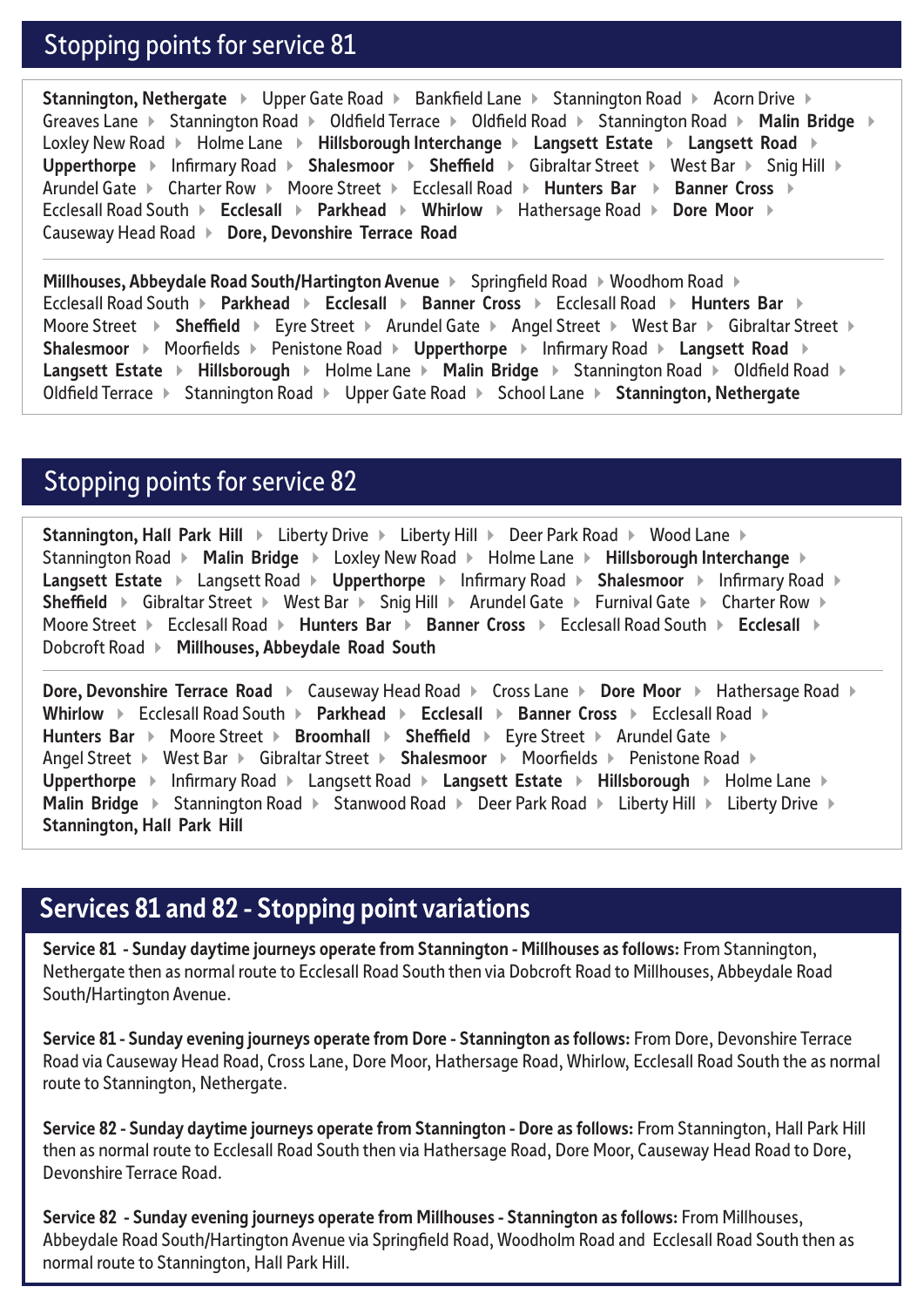#### **81, 82 Monday to Friday**

**Stannington Dore**

| Service number:                              | 81                                                                  | 82                       | 81                       | 82                       | 81                       | 82                       | 81                                                               | 82                       | 81                       | 82                       | 81                       | 82                       | 81                       |
|----------------------------------------------|---------------------------------------------------------------------|--------------------------|--------------------------|--------------------------|--------------------------|--------------------------|------------------------------------------------------------------|--------------------------|--------------------------|--------------------------|--------------------------|--------------------------|--------------------------|
| Stannington, Nethergate/Oldfield Rd          | 0445                                                                | $\overline{\phantom{0}}$ | 0550                     | $\equiv$                 | 0625                     | $\equiv$                 | 0655                                                             | $\equiv$                 | 0730                     | $\equiv$                 | 0750                     |                          | 0823                     |
| Stannington, Hall Park Hill/Hall Park Head   |                                                                     | 0523                     | $\equiv$                 | 0610                     | $\overline{\phantom{a}}$ | 0642                     | $\overline{a}$                                                   | 0716                     | $\equiv$                 | 0745                     | $\overline{\phantom{0}}$ | 0811                     |                          |
| Malin Bridge, Loxley New Rd/Holme Ln         |                                                                     |                          |                          |                          |                          |                          | 0500 0535 0605 0622 0640 0655 0711 0728 0746 0758 0810 0826 0843 |                          |                          |                          |                          |                          |                          |
| Sheffield, Snig Hill                         | a. 0512 0547 0617 0634 0652 0707 0726 0744 0802 0814 0829 0845 0902 |                          |                          |                          |                          |                          |                                                                  |                          |                          |                          |                          |                          |                          |
| Sheffield, Snig Hill                         | d. 0514 0549 0619 0636 0654 0709 0728 0746 0804 0816 0831 0847 0904 |                          |                          |                          |                          |                          |                                                                  |                          |                          |                          |                          |                          |                          |
| Ecclesall Rd, Moore St/Ecclesall Rd          |                                                                     |                          |                          |                          |                          |                          | 0521 0556 0626 0636 0701 0716 0735 0753 0811 0824 0840 0856 0913 |                          |                          |                          |                          |                          |                          |
| Ecclesall, Ecclesall Rd South/Millhouses Ln  |                                                                     |                          |                          |                          |                          |                          | 0531 0606 0636 0643 0711 0727 0748 0807 0825 0837 0853 0909 0926 |                          |                          |                          |                          |                          |                          |
| Millhouses, Abbeydale Rd South/Hartington Av |                                                                     | 0613                     | $\overline{\phantom{a}}$ | 0700                     | $\overline{\phantom{a}}$ | 0734                     | $\overline{\phantom{0}}$                                         | 0814                     | $\overline{\phantom{0}}$ | 0844                     |                          | 0910                     |                          |
| Dore, Devonshire Ter Rd/Leyfield Rd          | 0540                                                                | $\overline{\phantom{a}}$ | 0645                     | $\overline{\phantom{a}}$ | 0720                     | $ \,$                    | 0757                                                             | $ \,$                    | 0834                     | $\sim$ .                 | 0903                     | $\overline{\phantom{a}}$ | 0936                     |
|                                              |                                                                     |                          |                          |                          |                          |                          |                                                                  |                          |                          |                          |                          |                          |                          |
| Service number:                              | 82                                                                  | 81                       | 82                       | 81                       | 82                       | 81                       | 82                                                               | 81                       | 82                       | 81                       | 82                       | 81                       | 82                       |
| Stannington, Nethergate/Oldfield Rd          |                                                                     | 0854                     | $\equiv$                 | 0929                     | $\equiv$                 | 0959                     | $\overline{\phantom{0}}$                                         | 1030                     | $\overline{\phantom{a}}$ | 1100                     | $\overline{\phantom{0}}$ | 1130                     | $\blacksquare$           |
| Stannington, Hall Park Hill/Hall Park Head   | 0845                                                                |                          | 0919                     | $\overline{\phantom{0}}$ | 0949                     | $\overline{a}$           | 1019                                                             | $\overline{a}$           | 1049                     | $\overline{a}$           | 1119                     |                          | 1149                     |
| Malin Bridge, Loxley New Rd/Holme Ln         |                                                                     |                          |                          |                          |                          |                          | 0900 0913 0934 0947 1003 1017 1032 1047 1102 1117 1132 1147 1202 |                          |                          |                          |                          |                          |                          |
| Sheffield, Snig Hill                         | a. 0919 0932 0950 1002 1018 1031 1046 1101 1116 1131 1146 1201 1216 |                          |                          |                          |                          |                          |                                                                  |                          |                          |                          |                          |                          |                          |
| Sheffield, Snig Hill                         | d. 0921 0934 0952 1004 1020 1033 1048 1103 1118 1133 1148 1203 1218 |                          |                          |                          |                          |                          |                                                                  |                          |                          |                          |                          |                          |                          |
| Ecclesall Rd, Moore St/Ecclesall Rd          |                                                                     |                          |                          |                          |                          |                          | 0930 0943 1001 1013 1029 1042 1057 1112 1127 1142 1157 1212 1227 |                          |                          |                          |                          |                          |                          |
| Ecclesall, Ecclesall Rd South/Millhouses Ln  |                                                                     |                          |                          |                          |                          |                          | 0943 0956 1014 1026 1042 1056 1111 1126 1141 1156 1211 1226 1241 |                          |                          |                          |                          |                          |                          |
| Millhouses, Abbeydale Rd South/Hartington Av | 0944                                                                | $\qquad \qquad -$        | 1021                     | $\overline{\phantom{0}}$ | 1049                     | $\equiv$                 | 1118                                                             | $\blacksquare$           | 1148                     | $\overline{\phantom{0}}$ | 1218                     | $\equiv$                 | 1248                     |
| Dore, Devonshire Ter Rd/Leyfield Rd          | $-$                                                                 | 1006                     | $\sim$                   | 1036                     | $\sim$                   | 1106                     | $\sim$ $-$                                                       | 1136                     | $\sim$                   | 1206                     | $\sim$ $-$               | 1236                     | $\sim$ $-$               |
|                                              |                                                                     |                          |                          |                          |                          |                          |                                                                  |                          |                          |                          |                          |                          |                          |
| Service number:                              | 81                                                                  | 82                       | 81                       | 82                       | 81                       | 82                       | 81                                                               | 82                       | 81                       | 82                       | 81                       | 82                       | 81                       |
| Stannington, Nethergate/Oldfield Rd          | 1200                                                                | $\equiv$                 | 1230                     | $\overline{\phantom{a}}$ | 1300                     | $\equiv$                 | 1330                                                             | $\overline{\phantom{a}}$ | 1400                     | $\overline{\phantom{0}}$ | 1430                     | $\equiv$                 | 1500                     |
| Stannington, Hall Park Hill/Hall Park Head   | $\overline{\phantom{0}}$                                            | 1219                     | $\overline{\phantom{0}}$ | 1249                     | $\equiv$                 | 1319                     | $\qquad \qquad -$                                                | 1349                     | $\overline{a}$           | 1419                     | $\overline{\phantom{0}}$ | 1449                     |                          |
| Malin Bridge, Loxley New Rd/Holme Ln         | 1217                                                                |                          |                          |                          |                          |                          | 1232 1247 1302 1317 1332 1347 1402 1417 1432 1447 1502 1517      |                          |                          |                          |                          |                          |                          |
| Sheffield, Snig Hill                         | a. 1231 1246 1301 1316 1331 1346 1401 1416 1431 1446 1502 1517 1532 |                          |                          |                          |                          |                          |                                                                  |                          |                          |                          |                          |                          |                          |
| Sheffield, Snig Hill                         | d. 1233 1248 1303 1318 1333 1348 1403 1418 1433 1448 1504 1519 1534 |                          |                          |                          |                          |                          |                                                                  |                          |                          |                          |                          |                          |                          |
| Ecclesall Rd, Moore St/Ecclesall Rd          |                                                                     |                          |                          |                          |                          |                          | 1242 1257 1312 1327 1342 1357 1412 1427 1442 1459 1515 1530 1545 |                          |                          |                          |                          |                          |                          |
| Ecclesall, Ecclesall Rd South/Millhouses Ln  |                                                                     |                          |                          |                          |                          |                          | 1256 1311 1326 1341 1356 1411 1426 1441 1500 1517 1533 1548 1603 |                          |                          |                          |                          |                          |                          |
| Millhouses, Abbeydale Rd South/Hartington Av |                                                                     | 1318                     |                          | 1348                     | $\equiv$                 | 1418                     | $\overline{a}$                                                   | 1448                     | $\overline{a}$           | 1524                     |                          | 1555                     |                          |
| Dore, Devonshire Ter Rd/Leyfield Rd          | 1306                                                                | $\overline{\phantom{m}}$ | 1336                     | $\overline{\phantom{a}}$ | 1406                     | $ \,$                    | 1436                                                             | $\overline{\phantom{a}}$ | 1510                     | $\overline{\phantom{a}}$ | 1543                     | $\overline{\phantom{m}}$ | 1613                     |
|                                              |                                                                     |                          |                          |                          |                          |                          |                                                                  |                          |                          |                          |                          |                          |                          |
| Service number:                              | 82                                                                  | 81                       | 82                       | 81                       | 82                       | 81                       | 82                                                               | 81                       | 82                       | 81                       | 82                       | 81                       | 82                       |
| Stannington, Nethergate/Oldfield Rd          | $\overline{\phantom{0}}$                                            | 1530                     | $\overline{\phantom{0}}$ | 1605                     | $\equiv$                 | 1640                     | $\overline{\phantom{a}}$                                         | 1715                     | $\overline{\phantom{a}}$ | 1745                     | $\overline{\phantom{0}}$ | 1815                     | $\overline{\phantom{a}}$ |
| Stannington, Hall Park Hill/Hall Park Head   | 1519                                                                |                          | 1549                     | $\overline{\phantom{0}}$ | 1625                     | $\overline{\phantom{0}}$ | 1700                                                             | $\overline{\phantom{0}}$ | 1734                     | $\overline{\phantom{0}}$ | 1804                     | $\equiv$                 | 1844                     |
| Malin Bridge, Loxley New Rd/Holme Ln         |                                                                     |                          |                          |                          |                          |                          | 1532 1547 1602 1622 1638 1657 1713 1732 1747 1802 1817 1832 1856 |                          |                          |                          |                          |                          |                          |
| Sheffield, Snig Hill                         | a. 1547 1602 1617 1637 1653 1712 1728 1747 1802 1817 1832 1847 1908 |                          |                          |                          |                          |                          |                                                                  |                          |                          |                          |                          |                          |                          |
| Sheffield, Snig Hill                         | d. 1549 1604 1619 1639 1655 1714 1730 1749 1804 1819 1834 1849 1910 |                          |                          |                          |                          |                          |                                                                  |                          |                          |                          |                          |                          |                          |
| Ecclesall Rd, Moore St/Ecclesall Rd          |                                                                     |                          |                          |                          |                          |                          | 1600 1615 1630 1650 1706 1725 1741 1800 1815 1828 1843 1858 1918 |                          |                          |                          |                          |                          |                          |
| Ecclesall, Ecclesall Rd South/Millhouses Ln  |                                                                     |                          |                          |                          |                          |                          | 1618 1633 1648 1708 1724 1743 1759 1818 1829 1842 1857 1912 1931 |                          |                          |                          |                          |                          |                          |
| Millhouses, Abbeydale Rd South/Hartington Av | 1625                                                                | $\overline{\phantom{m}}$ | 1655                     | $\overline{\phantom{a}}$ | 1731                     | $\qquad \qquad -$        | 1806                                                             | $\overline{\phantom{a}}$ | 1836                     | $\overline{\phantom{a}}$ | 1904                     | $\overline{\phantom{a}}$ | 1938                     |
| Dore, Devonshire Ter Rd/Leyfield Rd          | $\overline{\phantom{a}}$                                            | 1643                     | $\overline{\phantom{a}}$ | 1718                     | $\overline{\phantom{m}}$ | 1753                     | $\overline{\phantom{a}}$                                         | 1828                     | $\overline{\phantom{m}}$ | 1852                     | $\qquad \qquad -$        | 1920                     | $\sim$                   |
|                                              |                                                                     |                          |                          |                          |                          |                          |                                                                  |                          |                          |                          |                          |                          |                          |
| Service number:                              | 82                                                                  | 81                       | 82                       | 81                       | 82                       | 81                       | 82                                                               | 81                       | 82                       | 81                       |                          |                          |                          |
| Stannington, Nethergate/Oldfield Rd          | -                                                                   | 1930                     | Ξ.                       | 2030                     | $\overline{\phantom{a}}$ | 2130                     | $\qquad \qquad -$                                                | 2230                     | $\overline{\phantom{a}}$ | 2315                     |                          |                          |                          |
| Stannington, Hall Park Hill/Hall Park Head   | 1907                                                                |                          | 2001                     |                          | 2101                     | $\overline{\phantom{0}}$ | 2201                                                             | -                        | 2246                     | $\overline{\phantom{0}}$ |                          |                          |                          |
| Malin Bridge, Loxley New Rd/Holme Ln         |                                                                     |                          |                          |                          |                          |                          | 1919 1945 2013 2043 2113 2143 2213 2243 2258 2327                |                          |                          |                          |                          |                          |                          |
| Sheffield, Snig Hill                         | a. 1931 1957 2025 2055 2125 2155 2225 2255 2310 2339                |                          |                          |                          |                          |                          |                                                                  |                          |                          |                          |                          |                          |                          |
| Sheffield, Snig Hill                         | d. 1933 1959 2027 2057 2127 2157 2227 2257                          |                          |                          |                          |                          |                          |                                                                  |                          |                          |                          |                          |                          |                          |
| Ecclesall Rd, Moore St/Ecclesall Rd          |                                                                     |                          |                          |                          |                          |                          | 1941 2007 2035 2105 2135 2205 2235 2305                          |                          |                          | $\overline{\phantom{0}}$ |                          |                          |                          |
| Ecclesall, Ecclesall Rd South/Millhouses Ln  |                                                                     |                          |                          |                          |                          |                          | 1954 2019 2047 2117 2147 2217 2247 2317                          |                          |                          | $\qquad \qquad -$        |                          |                          |                          |
| Millhouses, Abbeydale Rd South/Hartington Av | 2001                                                                |                          | 2054                     | $\overline{\phantom{0}}$ | 2154                     | $\overline{\phantom{0}}$ | 2254                                                             |                          |                          | $\overline{\phantom{0}}$ |                          |                          |                          |
| Dore, Devonshire Ter Rd/Leyfield Rd          |                                                                     | 2027                     | -                        | 2125                     | $\overline{\phantom{a}}$ | 2225                     | $\qquad \qquad -$                                                | 2325                     |                          | $\qquad \qquad -$        |                          |                          |                          |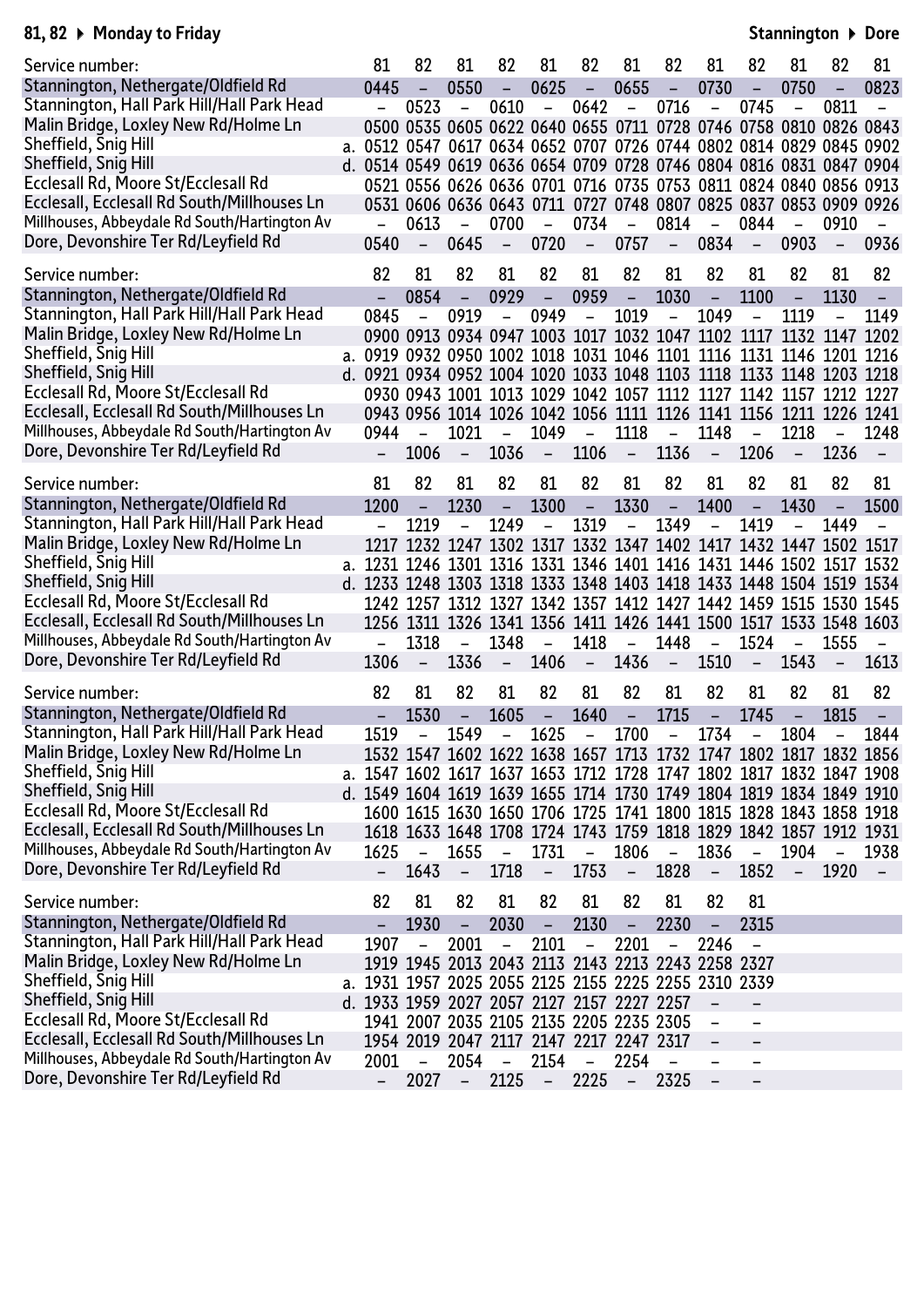#### **81, 82 Monday to Friday**

**Dore Stannington**

| Service number:                              | 82                                                                  | 82                       | 81                       | 82                                      | 81                       | 82                       | 81                       | 82                       | 81                       | 82                       | 81                                                               | 82                       | 81                       |
|----------------------------------------------|---------------------------------------------------------------------|--------------------------|--------------------------|-----------------------------------------|--------------------------|--------------------------|--------------------------|--------------------------|--------------------------|--------------------------|------------------------------------------------------------------|--------------------------|--------------------------|
| Dore, Devonshire Ter Rd/Leyfield Rd          |                                                                     | 0545                     | $\equiv$                 | 0650                                    | $\equiv$                 | 0728                     | $\Box$                   | 0801                     | $\Box$                   | 0838                     | ÷,                                                               | 0908                     |                          |
| Millhouses, Abbeydale Rd South/Hartington Av |                                                                     |                          |                          | $\equiv$                                | 0711                     | $\blacksquare$           | 0741                     | $\overline{\phantom{0}}$ | 0820                     | $\overline{\phantom{a}}$ | 0851                                                             | $\overline{\phantom{0}}$ | 0920                     |
| Ecclesall, Ecclesall Rd South/Turning Circle |                                                                     |                          |                          |                                         |                          |                          |                          |                          |                          |                          | 0524 0554 0629 0659 0722 0737 0752 0811 0829 0848 0900 0918 0929 |                          |                          |
| Hunters Bar, Ecclesall Rd/Neill Rd           |                                                                     |                          |                          |                                         |                          |                          |                          |                          |                          |                          | 0530 0600 0635 0705 0733 0743 0803 0821 0840 0859 0911 0929 0940 |                          |                          |
| Sheffield, Angel St                          | a. 0543 0613 0648 0718 0750 0756 0820 0838 0857 0916 0928 0946 0957 |                          |                          |                                         |                          |                          |                          |                          |                          |                          |                                                                  |                          |                          |
| Sheffield, Angel St                          | d. 0545 0615 0650 0720 0752 0758 0822 0840 0859 0918 0930 0948 0959 |                          |                          |                                         |                          |                          |                          |                          |                          |                          |                                                                  |                          |                          |
| Hillsborough, Holme Ln/Walkley Ln            |                                                                     |                          |                          |                                         |                          |                          |                          |                          |                          |                          | 0556 0626 0701 0731 0806 0809 0836 0854 0912 0931 0943 1001 1012 |                          |                          |
| Stannington, Hall Park Hill/Hall Park Head   |                                                                     | 0606 0636                | $\overline{\phantom{a}}$ | 0741                                    | $\overline{\phantom{a}}$ | 0819                     | $\overline{\phantom{a}}$ | 0906                     | $\overline{\phantom{a}}$ | 0942                     | $\overline{\phantom{0}}$                                         | 1012                     |                          |
| Stannington, Nethergate/Oldfield Rd          |                                                                     | $-$                      | 0712                     | $-$                                     | 0819                     | $\equiv$ $\equiv$        | 0849                     | $\sim$                   | 0924                     | $ \,$                    | 0955                                                             | $\equiv$                 | 1024                     |
| Service number:                              | 82                                                                  | 81                       | 82                       | 81                                      | 82                       | 81                       | 82                       | 81                       | 82                       | 81                       | 82                                                               | 81                       | 82                       |
|                                              |                                                                     |                          |                          |                                         |                          |                          |                          |                          |                          |                          |                                                                  |                          |                          |
| Dore, Devonshire Ter Rd/Leyfield Rd          | 0940                                                                | $\equiv$                 | 1010                     | $\blacksquare$                          | 1040                     | $\equiv$                 | 1110                     | $\equiv$                 | 1140                     | $\blacksquare$           | 1210                                                             | $\blacksquare$           | 1240                     |
| Millhouses, Abbeydale Rd South/Hartington Av |                                                                     | 0952                     | $\qquad \qquad -$        | 1026                                    | $\overline{\phantom{a}}$ | 1056                     | $\overline{\phantom{a}}$ | 1126                     | $\qquad \qquad -$        | 1156                     |                                                                  | 1226                     |                          |
| Ecclesall, Ecclesall Rd South/Turning Circle |                                                                     |                          |                          |                                         |                          |                          |                          |                          |                          |                          | 0950 1001 1019 1034 1049 1104 1119 1134 1149 1204 1219 1234 1249 |                          |                          |
| Hunters Bar, Ecclesall Rd/Neill Rd           |                                                                     |                          |                          |                                         |                          |                          |                          |                          |                          |                          | 1001 1012 1026 1041 1056 1111 1126 1141 1156 1211 1226 1241 1256 |                          |                          |
| Sheffield, Angel St                          | a. 1018 1029 1042 1057 1112 1127 1142 1157 1212 1227 1242 1257 1312 |                          |                          |                                         |                          |                          |                          |                          |                          |                          |                                                                  |                          |                          |
| Sheffield, Angel St                          | d. 1020 1031 1044 1059 1114 1129 1144 1159 1214 1229 1244 1259 1314 |                          |                          |                                         |                          |                          |                          |                          |                          |                          |                                                                  |                          |                          |
| Hillsborough, Holme Ln/Walkley Ln            |                                                                     |                          |                          |                                         |                          |                          |                          |                          |                          |                          | 1033 1044 1057 1112 1127 1142 1157 1212 1227 1242 1257 1312 1327 |                          |                          |
| Stannington, Hall Park Hill/Hall Park Head   | 1044                                                                | $\overline{\phantom{a}}$ | 1108                     | $\blacksquare$                          | 1138                     | $\sim$ $ \sim$           | 1208                     | $\sim$ $ \sim$           | 1238                     | $\blacksquare$           | 1308                                                             | $\equiv$                 | 1338                     |
| Stannington, Nethergate/Oldfield Rd          | $ \,$                                                               | 1056                     | $\overline{\phantom{a}}$ | 1124                                    | $\sim$ $^{-1}$           | 1154                     | $\overline{\phantom{a}}$ | 1224                     | $\overline{\phantom{a}}$ | 1254                     | $\overline{\phantom{m}}$                                         | 1324                     | $\overline{\phantom{m}}$ |
| Service number:                              | 81                                                                  | 82                       | 81                       | 82                                      | 81                       | 82                       | 81                       | 82                       | 81                       | 82                       | 81                                                               | 82                       | 81                       |
| Dore, Devonshire Ter Rd/Leyfield Rd          |                                                                     | 1310                     | $\equiv$                 | 1340                                    | $\overline{\phantom{0}}$ | 1410                     | $\overline{\phantom{0}}$ | 1440                     | $\overline{\phantom{a}}$ | 1514                     | $\overline{\phantom{0}}$                                         | 1548                     |                          |
| Millhouses, Abbeydale Rd South/Hartington Av | 1256                                                                |                          | 1326                     | $\overline{\phantom{a}}$                | 1356                     | $\equiv$                 | 1426                     | $\equiv$                 | 1458                     | $\overline{\phantom{0}}$ | 1530                                                             | $\overline{a}$           | 1604                     |
| Ecclesall, Ecclesall Rd South/Turning Circle |                                                                     |                          |                          |                                         |                          |                          |                          |                          |                          |                          | 1304 1319 1334 1349 1404 1419 1434 1449 1506 1523 1538 1557 1612 |                          |                          |
| Hunters Bar, Ecclesall Rd/Neill Rd           |                                                                     |                          |                          |                                         |                          |                          |                          |                          |                          |                          | 1311 1326 1341 1356 1411 1426 1441 1456 1513 1530 1545 1604 1619 |                          |                          |
| Sheffield, Angel St                          | a. 1327 1342 1357 1412 1427 1442 1457 1512 1531 1548 1603 1622 1637 |                          |                          |                                         |                          |                          |                          |                          |                          |                          |                                                                  |                          |                          |
| Sheffield, Angel St                          | d. 1329 1344 1359 1414 1429 1444 1459 1514 1533 1550 1605 1624 1639 |                          |                          |                                         |                          |                          |                          |                          |                          |                          |                                                                  |                          |                          |
| Hillsborough, Holme Ln/Walkley Ln            |                                                                     |                          |                          |                                         |                          |                          |                          |                          |                          |                          | 1342 1357 1412 1427 1442 1457 1512 1527 1546 1605 1620 1639 1654 |                          |                          |
| Stannington, Hall Park Hill/Hall Park Head   |                                                                     | 1408                     | $\overline{\phantom{a}}$ | 1438                                    | $\overline{\phantom{a}}$ | 1508                     | $\overline{\phantom{a}}$ | 1538                     | $\overline{\phantom{a}}$ | 1617                     | $\qquad \qquad -$                                                | 1651                     | $\overline{\phantom{0}}$ |
| Stannington, Nethergate/Oldfield Rd          | 1354                                                                | $-$                      |                          | $1424 -$                                | 1454                     | $\sim$ $ \sim$           | 1524                     | $ \,$                    | 1559                     | $\equiv$                 | 1633                                                             | $\overline{\phantom{a}}$ | 1707                     |
|                                              |                                                                     |                          |                          |                                         |                          |                          |                          |                          |                          |                          |                                                                  |                          |                          |
| Service number:                              | 82                                                                  | 81                       | 82                       | 81                                      | 82                       | 81                       | 82                       | 81                       | 82                       | 81                       | 82                                                               | 81                       | 82                       |
| Dore, Devonshire Ter Rd/Leyfield Rd          | 1618                                                                | $\equiv$                 | 1648                     | $\equiv$                                | 1722                     | $\overline{\phantom{a}}$ | 1800                     | $\overline{\phantom{a}}$ | 1834                     | $\overline{\phantom{a}}$ | 1857                                                             | $\equiv$                 | 1940                     |
| Millhouses, Abbeydale Rd South/Hartington Av |                                                                     | 1634                     |                          | $- 1704$                                |                          | - 1742                   |                          | - 1820                   | $\sim$                   | 1845                     |                                                                  | 1910                     |                          |
| Ecclesall, Ecclesall Rd South/Turning Circle |                                                                     |                          |                          |                                         |                          |                          |                          |                          |                          |                          | 1627 1642 1657 1712 1731 1750 1809 1828 1843 1853 1906 1918 1948 |                          |                          |
| Hunters Bar, Ecclesall Rd/Neill Rd           |                                                                     |                          |                          |                                         |                          |                          |                          |                          |                          |                          | 1634 1649 1704 1719 1738 1757 1816 1835 1850 1900 1913 1925 1955 |                          |                          |
| Sheffield, Angel St                          | a. 1652 1707 1722 1737 1756 1815 1834 1853 1908 1918 1928 1943 2010 |                          |                          |                                         |                          |                          |                          |                          |                          |                          |                                                                  |                          |                          |
| Sheffield, Angel St                          | d. 1654 1709 1724 1739 1758 1817 1836 1855 1910 1920 1930 1945 2012 |                          |                          |                                         |                          |                          |                          |                          |                          |                          |                                                                  |                          |                          |
| Hillsborough, Holme Ln/Walkley Ln            |                                                                     |                          |                          |                                         |                          |                          |                          |                          |                          |                          | 1709 1724 1739 1754 1813 1832 1851 1910 1925 1935 1943 2000 2025 |                          |                          |
| Stannington, Hall Park Hill/Hall Park Head   | 1721                                                                |                          | 1751                     | $\qquad \qquad -$                       | 1825                     | $\overline{\phantom{0}}$ | 1903                     | $\overline{\phantom{0}}$ | 1937                     | -                        | 1954                                                             |                          | 2036                     |
| Stannington, Nethergate/Oldfield Rd          |                                                                     | 1737                     | $\qquad \qquad -$        | 1807                                    | $\overline{\phantom{a}}$ | 1845                     | $\overline{\phantom{m}}$ | 1923                     | $\overline{\phantom{m}}$ | 1948                     | $\overline{\phantom{a}}$                                         | 2013                     | $\overline{\phantom{0}}$ |
| Service number:                              | 81                                                                  | 82                       | 81                       | 82                                      | 81                       | 82                       | 81                       | 82                       |                          |                          |                                                                  |                          |                          |
| Dore, Devonshire Ter Rd/Leyfield Rd          |                                                                     | 2040                     |                          | 2140                                    | -                        | 2240                     |                          | 2328                     |                          |                          |                                                                  |                          |                          |
| Millhouses, Abbeydale Rd South/Hartington Av | 2010                                                                |                          | 2110                     | $\overline{\phantom{0}}$                | 2210                     | -                        | 2301                     | $\overline{\phantom{0}}$ |                          |                          |                                                                  |                          |                          |
| Ecclesall, Ecclesall Rd South/Turning Circle |                                                                     |                          |                          | 2018 2048 2118 2148 2218 2248 2309 2335 |                          |                          |                          |                          |                          |                          |                                                                  |                          |                          |
| Hunters Bar, Ecclesall Rd/Neill Rd           |                                                                     |                          |                          | 2025 2054 2125 2154 2225 2254 2316 2340 |                          |                          |                          |                          |                          |                          |                                                                  |                          |                          |
| Sheffield, Angel St                          | a. 2043 2107 2143 2207 2243 2307 2334 2350                          |                          |                          |                                         |                          |                          |                          |                          |                          |                          |                                                                  |                          |                          |
| Sheffield, Angel St                          | d. 2045 2109 2145 2209 2245 2309 2336                               |                          |                          |                                         |                          |                          |                          |                          |                          |                          |                                                                  |                          |                          |
| Hillsborough, Holme Ln/Walkley Ln            |                                                                     |                          |                          | 2100 2122 2200 2222 2300 2322 2351      |                          |                          |                          |                          |                          |                          |                                                                  |                          |                          |
| Stannington, Hall Park Hill/Hall Park Head   |                                                                     | 2133                     | $\overline{\phantom{a}}$ | 2233                                    | $\overline{\phantom{a}}$ | 2333                     | $\overline{\phantom{a}}$ | $\qquad \qquad$          |                          |                          |                                                                  |                          |                          |
| Stannington, Nethergate/Oldfield Rd          | 2113                                                                | $\overline{\phantom{a}}$ | 2213                     | $\overline{\phantom{a}}$                | 2313                     | $\overline{\phantom{a}}$ | 0004                     |                          |                          |                          |                                                                  |                          |                          |
|                                              |                                                                     |                          |                          |                                         |                          |                          |                          |                          |                          |                          |                                                                  |                          |                          |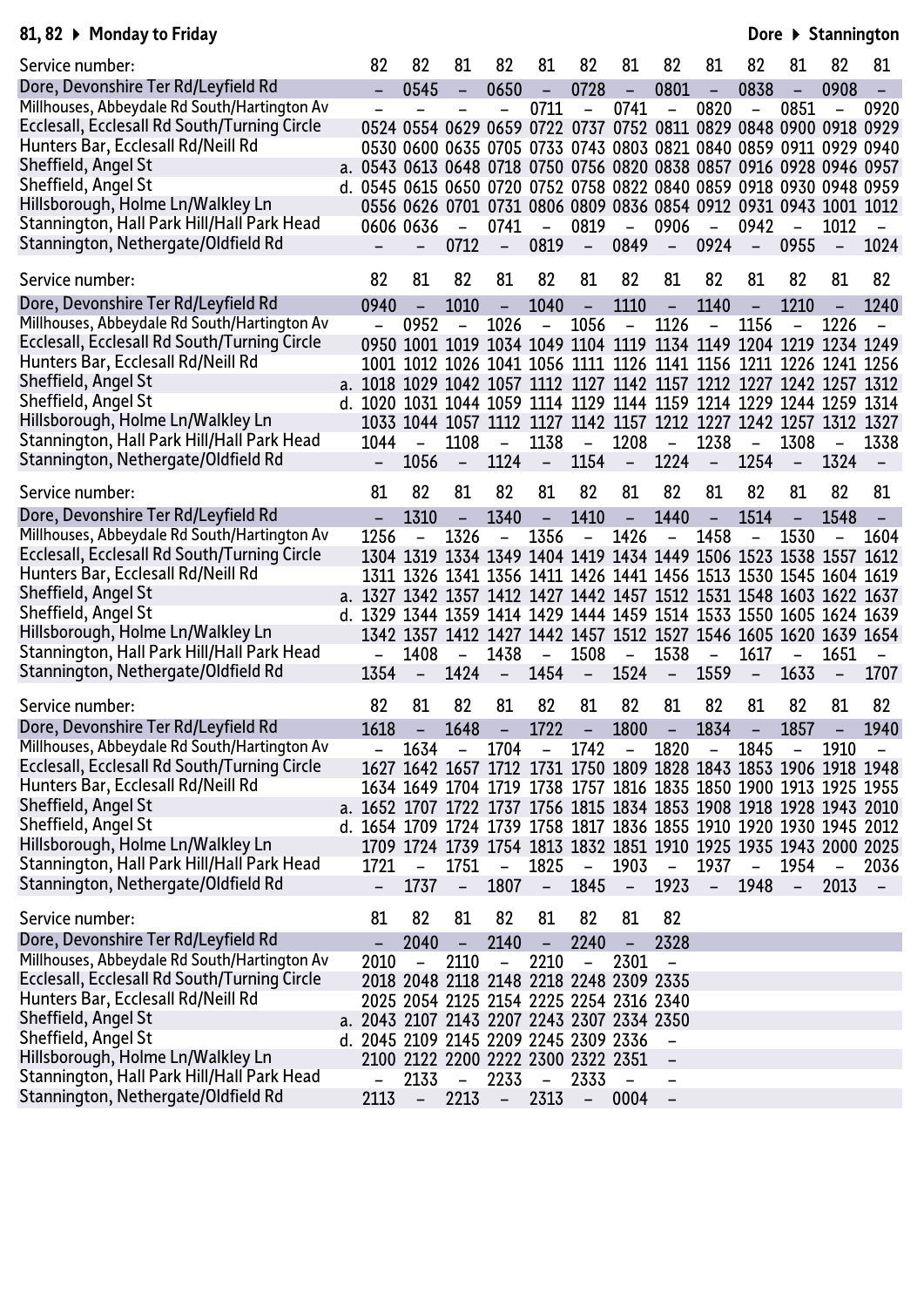| 81, 82 $\rightarrow$ Saturday                                                               |                                                                                                                                            |                                  |                                  |                                  |                               |                          |                          |                          |                                                   |                          |                                  |                                                                  | Stannington ▶ Dore       |
|---------------------------------------------------------------------------------------------|--------------------------------------------------------------------------------------------------------------------------------------------|----------------------------------|----------------------------------|----------------------------------|-------------------------------|--------------------------|--------------------------|--------------------------|---------------------------------------------------|--------------------------|----------------------------------|------------------------------------------------------------------|--------------------------|
| Service number:                                                                             | 81                                                                                                                                         | 82                               | 81                               | 82                               | 81                            | 82                       | 81                       | 82                       | 81                                                | 82                       | 81                               | 82                                                               | 81                       |
| Stannington, Nethergate/Oldfield Rd                                                         | 0550                                                                                                                                       |                                  | 0659                             | $\overline{\phantom{a}}$         | 0729                          | $\overline{\phantom{a}}$ | 0759                     | $\overline{\phantom{m}}$ | 0829                                              |                          | 0859                             |                                                                  | 0929                     |
| Stannington, Hall Park Hill/Hall Park Head                                                  |                                                                                                                                            | 0619                             |                                  | 0717                             | $\overline{\phantom{0}}$      | 0747                     | $\overline{\phantom{a}}$ | 0817                     | $\qquad \qquad -$                                 | 0847                     |                                  | 0919                                                             |                          |
| Malin Bridge, Loxley New Rd/Holme Ln                                                        |                                                                                                                                            |                                  |                                  |                                  |                               |                          |                          |                          |                                                   |                          |                                  | 0605 0631 0714 0729 0744 0759 0814 0829 0844 0859 0915 0931 0946 |                          |
| Sheffield, Snig Hill                                                                        | a. 0617 0643 0726 0741 0756 0811 0826 0841 0856 0911 0927 0946 1001                                                                        |                                  |                                  |                                  |                               |                          |                          |                          |                                                   |                          |                                  |                                                                  |                          |
| Sheffield, Snig Hill                                                                        | d. 0619 0645 0728 0743 0758 0813 0828 0843 0858 0913 0929 0948 1003                                                                        |                                  |                                  |                                  |                               |                          |                          |                          |                                                   |                          |                                  |                                                                  |                          |
| Ecclesall Rd, Moore St/Ecclesall Rd                                                         |                                                                                                                                            |                                  |                                  |                                  |                               |                          |                          |                          |                                                   |                          |                                  | 0626 0652 0735 0750 0805 0820 0835 0851 0905 0920 0937 0957 1012 |                          |
| Ecclesall, Ecclesall Rd South/Millhouses Ln<br>Millhouses, Abbeydale Rd South/Hartington Av |                                                                                                                                            |                                  |                                  |                                  |                               |                          |                          |                          |                                                   |                          |                                  | 0637 0703 0746 0801 0816 0831 0846 0902 0916 0932 0948 1010 1026 |                          |
| Dore, Devonshire Ter Rd/Leyfield Rd                                                         | 0646                                                                                                                                       | 0710<br>$\overline{\phantom{a}}$ | $\blacksquare$<br>0755           | 0808<br>$\sim$                   | $\sim$ $^{-1}$<br>0825        | 0838<br>$\sim$ $ \sim$   | $\equiv$<br>0855         | 0909<br>$\sim$ $-$       | $\blacksquare$<br>0925                            | 0939<br>$\equiv$         | $\overline{\phantom{0}}$<br>0957 | 1017<br>$\sim$                                                   | 1036                     |
|                                                                                             |                                                                                                                                            |                                  |                                  |                                  |                               |                          |                          |                          |                                                   |                          |                                  |                                                                  |                          |
| Service number:                                                                             | 82                                                                                                                                         | 81                               | 82                               | 81                               | 82                            | 81                       | 82                       | 81                       | 82                                                | 81                       | 82                               | 81                                                               | 82                       |
| Stannington, Nethergate/Oldfield Rd                                                         |                                                                                                                                            | 0959                             | $\equiv$                         | 1030                             | $\equiv$                      | 1100                     | $\blacksquare$           | 1130                     | $\equiv$                                          | 1200                     |                                  | 1230                                                             |                          |
| Stannington, Hall Park Hill/Hall Park Head                                                  | 0949                                                                                                                                       |                                  | 1019                             | $\overline{\phantom{0}}$         | 1049                          | $\overline{\phantom{a}}$ | 1119                     | $\equiv$                 | 1149                                              |                          | 1219                             |                                                                  | 1249                     |
| Malin Bridge, Loxley New Rd/Holme Ln                                                        |                                                                                                                                            |                                  |                                  |                                  |                               |                          |                          |                          | 1001 1016 1031 1047 1101 1117 1131 1147 1201 1217 |                          |                                  | 1231 1247 1301                                                   |                          |
| Sheffield, Snig Hill<br>Sheffield, Snig Hill                                                | a. 1016 1031 1046 1102 1116 1132 1146 1202 1216 1232 1246 1302 1316                                                                        |                                  |                                  |                                  |                               |                          |                          |                          |                                                   |                          |                                  |                                                                  |                          |
| Ecclesall Rd, Moore St/Ecclesall Rd                                                         | d. 1018 1033 1048 1104 1118 1134 1148 1204 1218 1234 1248 1304 1318                                                                        |                                  |                                  |                                  |                               |                          |                          |                          |                                                   |                          |                                  | 1027 1042 1058 1114 1128 1144 1158 1214 1228 1244 1258 1314 1328 |                          |
| Ecclesall, Ecclesall Rd South/Millhouses Ln                                                 |                                                                                                                                            |                                  |                                  |                                  |                               |                          |                          |                          |                                                   |                          |                                  | 1041 1056 1113 1129 1143 1159 1213 1229 1243 1259 1313 1329 1343 |                          |
| Millhouses, Abbeydale Rd South/Hartington Av                                                | 1048                                                                                                                                       | $\equiv$                         | 1120                             | $\overline{\phantom{a}}$         | 1150                          | $\overline{\phantom{a}}$ | 1220                     | $\sim$                   | 1250                                              | $\overline{\phantom{a}}$ | 1320                             | $\overline{\phantom{0}}$                                         | 1350                     |
| Dore, Devonshire Ter Rd/Leyfield Rd                                                         |                                                                                                                                            | 1106                             | $\overline{\phantom{a}}$         | 1139                             | $\overline{\phantom{a}}$      | 1209                     | $\overline{\phantom{a}}$ | 1239                     | $\overline{\phantom{a}}$                          | 1309                     | $\overline{\phantom{a}}$         | 1339                                                             | $\overline{\phantom{a}}$ |
| Service number:                                                                             | 81                                                                                                                                         | 82                               | 81                               | 82                               | 81                            | 82                       | 81                       | 82                       | 81                                                | 82                       | 81                               | 82                                                               | 81                       |
| Stannington, Nethergate/Oldfield Rd                                                         | 1300                                                                                                                                       | $\qquad \qquad -$                | 1330                             | $\overline{\phantom{a}}$         | 1400                          | $\overline{\phantom{m}}$ | 1430                     | $\overline{\phantom{a}}$ | 1500                                              | $\equiv$                 | 1530                             | $\overline{\phantom{a}}$                                         | 1605                     |
| Stannington, Hall Park Hill/Hall Park Head                                                  |                                                                                                                                            | 1319                             |                                  | 1349                             | $\overline{\phantom{0}}$      | 1419                     | $\qquad \qquad -$        | 1449                     | $\equiv$                                          | 1519                     |                                  | 1549                                                             |                          |
| Malin Bridge, Loxley New Rd/Holme Ln                                                        | 1317                                                                                                                                       |                                  |                                  |                                  |                               |                          |                          |                          |                                                   |                          |                                  | 1331 1347 1401 1417 1431 1447 1501 1517 1531 1547 1601 1620      |                          |
| Sheffield, Snig Hill                                                                        | a. 1332 1346 1402 1416 1432 1446 1502 1516 1532 1546 1602 1616 1635                                                                        |                                  |                                  |                                  |                               |                          |                          |                          |                                                   |                          |                                  |                                                                  |                          |
| Sheffield, Snig Hill                                                                        | d. 1334 1348 1404 1418 1434 1448 1504 1518 1534 1548 1604 1618 1637                                                                        |                                  |                                  |                                  |                               |                          |                          |                          |                                                   |                          |                                  |                                                                  |                          |
| Ecclesall Rd, Moore St/Ecclesall Rd                                                         |                                                                                                                                            |                                  |                                  |                                  |                               |                          |                          |                          |                                                   |                          |                                  | 1344 1358 1414 1428 1444 1458 1514 1528 1544 1558 1614 1628 1647 |                          |
| Ecclesall, Ecclesall Rd South/Millhouses Ln                                                 |                                                                                                                                            |                                  |                                  |                                  |                               |                          |                          |                          |                                                   |                          |                                  | 1359 1412 1428 1442 1458 1512 1528 1542 1558 1612 1628 1642 1701 |                          |
| Millhouses, Abbeydale Rd South/Hartington Av                                                |                                                                                                                                            | 1419                             | $\blacksquare$                   | 1449                             | $\overline{\phantom{a}}$      | 1519                     | $-$                      | 1549                     | $\overline{\phantom{a}}$                          | 1619                     | $\overline{\phantom{0}}$         | 1649                                                             | $\overline{\phantom{a}}$ |
| Dore, Devonshire Ter Rd/Leyfield Rd                                                         | 1409                                                                                                                                       | $\qquad \qquad -$                | 1438                             | $\overline{\phantom{a}}$         | 1508                          | $\sim$ $-$               | 1538                     | $\sim$ $-$               | 1608                                              | $-$                      | 1638                             | $\overline{\phantom{a}}$                                         | 1711                     |
| Service number:                                                                             | 82                                                                                                                                         | 81                               | 82                               | 81                               | 82                            | 81                       | 82                       | 81                       | 82                                                | 82                       | 81                               | 82                                                               | 81                       |
| Stannington, Nethergate/Oldfield Rd                                                         |                                                                                                                                            | 1640                             |                                  | 1715                             |                               | 1745                     | $\sim$ $ \sim$           | 1815                     |                                                   | $\sim$                   | 1930                             |                                                                  | $-2030$                  |
| Stannington, Hall Park Hill/Hall Park Head                                                  | 1625                                                                                                                                       |                                  | 1700                             |                                  | 1734                          | $\overline{\phantom{a}}$ | 1804                     | $\sim$ $-$               | 1844 1907                                         |                          |                                  | 2001                                                             |                          |
| Malin Bridge, Loxley New Rd/Holme Ln<br>Sheffield, Snig Hill                                |                                                                                                                                            |                                  |                                  |                                  |                               |                          |                          |                          |                                                   |                          |                                  | 1637 1655 1712 1730 1746 1800 1816 1830 1856 1919 1945 2013 2043 |                          |
| Sheffield, Snig Hill                                                                        | a. 1652 1710 1727 1745 1801 1813 1829 1843 1909 1932 1957 2025 2055<br>d. 1654 1712 1729 1747 1803 1815 1831 1845 1911 1934 1959 2027 2057 |                                  |                                  |                                  |                               |                          |                          |                          |                                                   |                          |                                  |                                                                  |                          |
| Ecclesall Rd, Moore St/Ecclesall Rd                                                         |                                                                                                                                            |                                  |                                  |                                  |                               |                          |                          |                          |                                                   |                          |                                  | 1704 1722 1739 1757 1813 1825 1839 1853 1919 1942 2007 2035 2105 |                          |
| Ecclesall, Ecclesall Rd South/Millhouses Ln                                                 |                                                                                                                                            |                                  |                                  |                                  |                               |                          |                          |                          |                                                   |                          |                                  | 1718 1736 1753 1810 1826 1838 1852 1905 1931 1954 2019 2047 2117 |                          |
| Millhouses, Abbeydale Rd South/Hartington Av                                                | 1725                                                                                                                                       | $\overline{\phantom{a}}$         | 1800                             | $\overline{a}$                   | 1833                          | $\overline{\phantom{a}}$ | $1859 -$                 |                          | 1938 2001                                         |                          | $\qquad \qquad -$                | 2054                                                             | $\overline{\phantom{a}}$ |
| Dore, Devonshire Ter Rd/Leyfield Rd                                                         | $\qquad \qquad -$                                                                                                                          | 1746                             | $\overline{\phantom{a}}$         | 1820                             | $\overline{\phantom{a}}$      | 1847                     | $\overline{\phantom{a}}$ | 1913                     | $\qquad \qquad -$                                 | $\overline{\phantom{0}}$ | 2027                             |                                                                  | 2125                     |
|                                                                                             |                                                                                                                                            |                                  |                                  |                                  |                               |                          |                          |                          |                                                   |                          |                                  |                                                                  |                          |
| Service number:                                                                             | 82                                                                                                                                         | 81                               | 82                               | 81                               | 82                            | 81                       |                          |                          |                                                   |                          |                                  |                                                                  |                          |
| Stannington, Nethergate/Oldfield Rd<br>Stannington, Hall Park Hill/Hall Park Head           | 2101                                                                                                                                       | 2130<br>$\qquad \qquad -$        | $\overline{\phantom{m}}$<br>2201 | 2230<br>$\overline{\phantom{m}}$ | $\qquad \qquad -$<br>2246     | 2315                     |                          |                          |                                                   |                          |                                  |                                                                  |                          |
| Malin Bridge, Loxley New Rd/Holme Ln                                                        |                                                                                                                                            |                                  |                                  |                                  | 2113 2143 2213 2243 2258 2327 |                          |                          |                          |                                                   |                          |                                  |                                                                  |                          |
| Sheffield, Snig Hill                                                                        | a. 2125 2155 2225 2255 2310 2339                                                                                                           |                                  |                                  |                                  |                               |                          |                          |                          |                                                   |                          |                                  |                                                                  |                          |
| Sheffield, Snig Hill                                                                        | d. 2127 2157 2227 2257                                                                                                                     |                                  |                                  |                                  | $\qquad \qquad -$             | $\qquad \qquad -$        |                          |                          |                                                   |                          |                                  |                                                                  |                          |
| Ecclesall Rd, Moore St/Ecclesall Rd                                                         |                                                                                                                                            | 2135 2205 2235 2305              |                                  |                                  | $\overline{\phantom{0}}$      | $\overline{\phantom{0}}$ |                          |                          |                                                   |                          |                                  |                                                                  |                          |
| Ecclesall, Ecclesall Rd South/Millhouses Ln                                                 |                                                                                                                                            | 2147 2217 2247 2317              |                                  |                                  |                               |                          |                          |                          |                                                   |                          |                                  |                                                                  |                          |
| Millhouses, Abbeydale Rd South/Hartington Av                                                | 2154                                                                                                                                       | $\qquad \qquad -$                | 2254                             | $\overline{\phantom{0}}$         |                               |                          |                          |                          |                                                   |                          |                                  |                                                                  |                          |
| Dore, Devonshire Ter Rd/Leyfield Rd                                                         |                                                                                                                                            | 2225                             | $\qquad \qquad -$                | 2325                             |                               |                          |                          |                          |                                                   |                          |                                  |                                                                  |                          |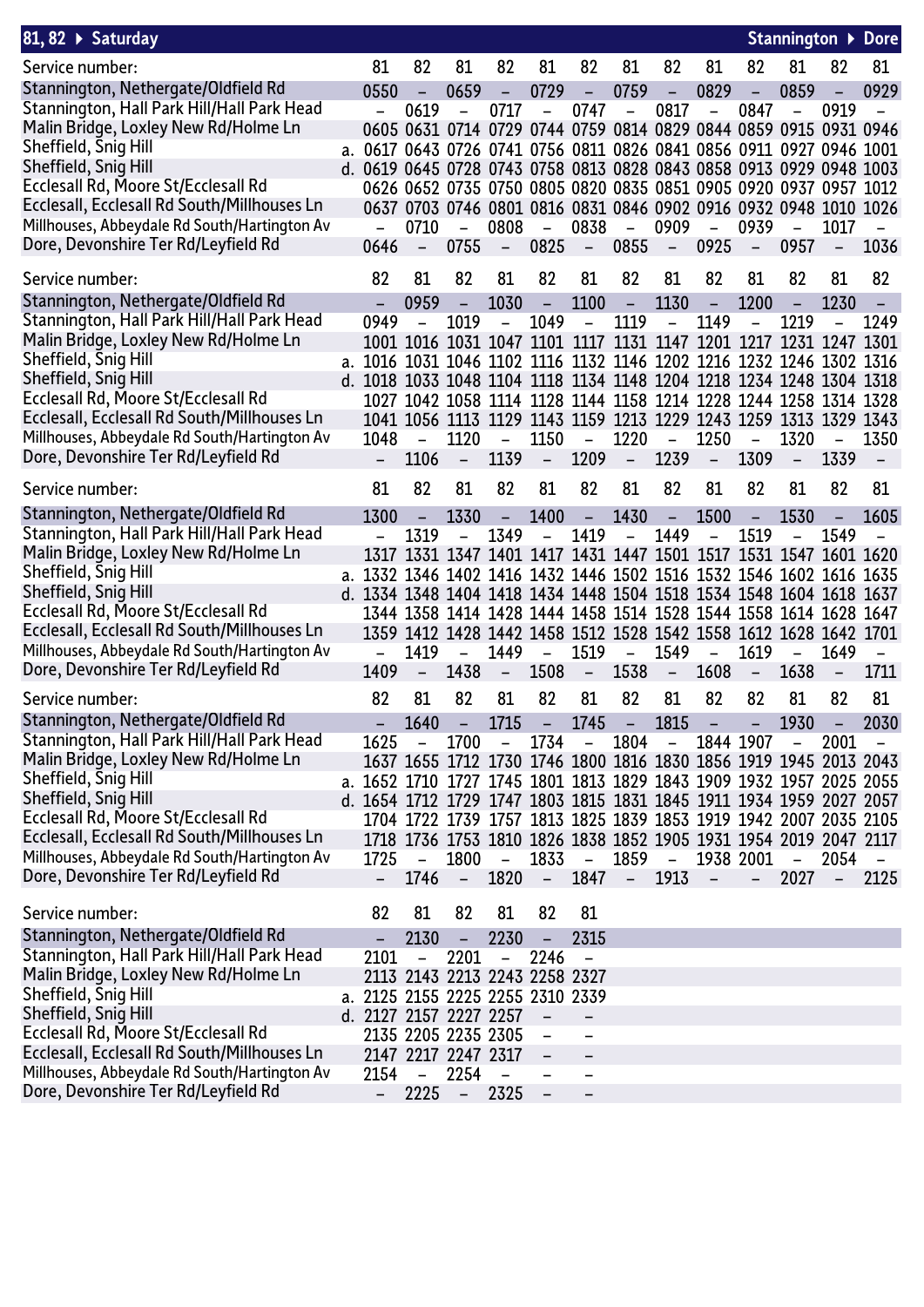| 81, 82 ▶ Saturday                            |                                                                     |                               |                          |                          |                          |                                                                  |                          |                          |                          |                          |                          | Dore ▶ Stannington       |                          |
|----------------------------------------------|---------------------------------------------------------------------|-------------------------------|--------------------------|--------------------------|--------------------------|------------------------------------------------------------------|--------------------------|--------------------------|--------------------------|--------------------------|--------------------------|--------------------------|--------------------------|
| Service number:                              | 82                                                                  | 81                            | 82                       | 81                       | 82                       | 81                                                               | 82                       | 81                       | 82                       | 81                       | 82                       | 81                       | 82                       |
| Dore, Devonshire Ter Rd/Leyfield Rd          |                                                                     | -                             | 0650                     | $\overline{\phantom{a}}$ | 0739                     | $\overline{\phantom{a}}$                                         | 0809                     | $\overline{\phantom{a}}$ | 0839                     | $\overline{\phantom{a}}$ | 0910                     | $\overline{\phantom{0}}$ | 0940                     |
| Millhouses, Abbeydale Rd South/Hartington Av |                                                                     |                               |                          | 0726                     | $\overline{\phantom{0}}$ | 0756                                                             | $\overline{\phantom{a}}$ | 0826                     | $\qquad \qquad -$        | 0856                     |                          | 0926                     |                          |
| Ecclesall, Ecclesall Rd South/Turning Circle |                                                                     |                               |                          |                          |                          | 0535 0615 0659 0733 0748 0803 0818 0833 0848 0903 0919 0934 0949 |                          |                          |                          |                          |                          |                          |                          |
| Hunters Bar, Ecclesall Rd/Neill Rd           |                                                                     |                               |                          |                          |                          | 0541 0621 0705 0739 0754 0809 0824 0839 0854 0909 0925 0941 0956 |                          |                          |                          |                          |                          |                          |                          |
| Sheffield, Angel St                          | a. 0554 0634 0718 0752 0807 0822 0837 0852 0907 0922 0938 0957 1012 |                               |                          |                          |                          |                                                                  |                          |                          |                          |                          |                          |                          |                          |
| Sheffield, Angel St                          | d. 0556 0636 0720 0754 0809 0824 0839 0854 0909 0924 0940 0959 1014 |                               |                          |                          |                          |                                                                  |                          |                          |                          |                          |                          |                          |                          |
| Hillsborough, Holme Ln/Walkley Ln            |                                                                     |                               |                          |                          |                          | 0608 0648 0733 0807 0822 0837 0852 0907 0922 0937 0953 1012      |                          |                          |                          |                          |                          |                          | 1027                     |
| Stannington, Hall Park Hill/Hall Park Head   | 0618                                                                |                               | 0744                     |                          | 0833                     | -                                                                | 0903                     | $\overline{\phantom{0}}$ | 0933                     |                          | 1004                     |                          | 1038                     |
| Stannington, Nethergate/Oldfield Rd          |                                                                     | 0659                          | $\qquad \qquad -$        | 0818                     | $\overline{\phantom{a}}$ | 0848                                                             | $\qquad \qquad -$        | 0918                     | $\qquad \qquad -$        | 0948                     | $\overline{\phantom{a}}$ | 1023                     | $\overline{\phantom{m}}$ |
| Service number:                              | 81                                                                  | 82                            | 81                       | 82                       | 81                       | 82                                                               | 81                       | 82                       | 81                       | 82                       | 81                       | 82                       | 81                       |
| Dore, Devonshire Ter Rd/Leyfield Rd          |                                                                     | 1010                          | $\qquad \qquad -$        | 1040                     | $\overline{\phantom{0}}$ | 1110                                                             | $\overline{\phantom{0}}$ | 1140                     | -                        | 1210                     |                          | 1240                     |                          |
| Millhouses, Abbeydale Rd South/Hartington Av | 0956                                                                |                               | 1026                     | -                        | 1056                     | $\qquad \qquad -$                                                | 1126                     | $\qquad \qquad -$        | 1156                     |                          | 1226                     |                          | 1256                     |
| Ecclesall, Ecclesall Rd South/Turning Circle |                                                                     |                               |                          |                          |                          | 1004 1019 1034 1049 1104 1119 1134 1149 1204 1219 1234 1249      |                          |                          |                          |                          |                          |                          | 1304                     |
| Hunters Bar, Ecclesall Rd/Neill Rd           | 1011.                                                               |                               |                          |                          |                          | 1026 1041 1056 1111 1126 1141 1156 1211 1226 1241 1256 1311      |                          |                          |                          |                          |                          |                          |                          |
| Sheffield, Angel St                          | a. 1027                                                             |                               |                          |                          |                          | 1042 1057 1112 1127 1142 1157 1212 1227 1242 1257 1312 1327      |                          |                          |                          |                          |                          |                          |                          |
| Sheffield, Angel St                          | d. 1029 1044 1059 1114 1129 1144 1159 1214 1229 1244 1259 1314 1329 |                               |                          |                          |                          |                                                                  |                          |                          |                          |                          |                          |                          |                          |
| Hillsborough, Holme Ln/Walkley Ln            |                                                                     |                               |                          |                          |                          | 1042 1057 1112 1127 1142 1157 1212 1227 1242 1257 1312 1327 1342 |                          |                          |                          |                          |                          |                          |                          |
| Stannington, Hall Park Hill/Hall Park Head   |                                                                     | 1108                          | $\overline{\phantom{0}}$ | 1138                     | $\overline{\phantom{0}}$ | 1208                                                             | $\equiv$                 | 1238                     | $\overline{a}$           | 1308                     |                          | 1338                     |                          |
| Stannington, Nethergate/Oldfield Rd          | 1054                                                                |                               | 1124                     | $\qquad \qquad -$        | 1154                     | -                                                                | 1224                     | $\qquad \qquad -$        | 1254                     |                          | 1324                     |                          | 1354                     |
| Service number:                              | 82                                                                  | 81                            | 82                       | 81                       | 82                       | 81                                                               | 82                       | 81                       | 82                       | 81                       | 82                       | 81                       | 82                       |
| Dore, Devonshire Ter Rd/Leyfield Rd          | 1310                                                                |                               | 1340                     | $\overline{\phantom{0}}$ | 1410                     | $\overline{\phantom{0}}$                                         | 1440                     | $\qquad \qquad -$        | 1514                     | $\equiv$                 | 1548                     |                          | 1618                     |
| Millhouses, Abbeydale Rd South/Hartington Av |                                                                     | 1326                          |                          | 1356                     | $\overline{\phantom{0}}$ | 1426                                                             | $\overline{\phantom{0}}$ | 1458                     | $\overline{\phantom{0}}$ | 1530                     |                          | 1604                     |                          |
| Ecclesall, Ecclesall Rd South/Turning Circle | 1319                                                                |                               |                          |                          |                          | 1334 1349 1404 1419 1434 1449 1506 1523 1538 1557 1612 1627      |                          |                          |                          |                          |                          |                          |                          |
| Hunters Bar, Ecclesall Rd/Neill Rd           |                                                                     |                               |                          |                          |                          | 1326 1341 1356 1411 1426 1441 1456 1513 1530 1545 1604 1620 1635 |                          |                          |                          |                          |                          |                          |                          |
| Sheffield, Angel St                          | a. 1342 1357 1412 1427 1442 1457 1512 1529 1546 1601 1620 1636 1650 |                               |                          |                          |                          |                                                                  |                          |                          |                          |                          |                          |                          |                          |
| Sheffield, Angel St                          | d. 1344 1359 1414 1429 1444 1459 1514 1531 1548 1603 1622 1638 1652 |                               |                          |                          |                          |                                                                  |                          |                          |                          |                          |                          |                          |                          |
| Hillsborough, Holme Ln/Walkley Ln            |                                                                     |                               |                          |                          |                          | 1357 1412 1427 1442 1457 1512 1527 1544 1601 1616 1635 1651 1705 |                          |                          |                          |                          |                          |                          |                          |
| Stannington, Hall Park Hill/Hall Park Head   | 1408                                                                | $\overline{\phantom{0}}$      | 1438                     | $\overline{\phantom{a}}$ | 1508                     | $\overline{\phantom{m}}$                                         | 1538                     | $\qquad \qquad -$        | 1612                     |                          | 1646                     |                          | 1716                     |
| Stannington, Nethergate/Oldfield Rd          |                                                                     | 1424                          | $\qquad \qquad -$        | 1454                     | $\overline{\phantom{a}}$ | 1524                                                             | $\overline{\phantom{a}}$ | 1556                     | $\overline{\phantom{a}}$ | 1628                     | $\overline{\phantom{a}}$ | 1703                     | $\overline{\phantom{m}}$ |
| Service number:                              | 81                                                                  | 82                            | 81                       | 82                       | 81                       | 82                                                               | 81                       | 82                       | 81                       | 82                       | 81                       | 82                       | 81                       |
| Dore, Devonshire Ter Rd/Leyfield Rd          |                                                                     | 1648                          |                          | 1722                     |                          | 1800                                                             | $\sim$                   | 1834                     |                          | 1857                     |                          | 1940                     |                          |
| Millhouses, Abbeydale Rd South/Hartington Av | 1634                                                                | $\overline{\phantom{0}}$      | 1704                     |                          | 1742                     | -                                                                | 1820                     | $\overline{\phantom{a}}$ | 1845                     |                          | 1910                     |                          | 2010                     |
| Ecclesall, Ecclesall Rd South/Turning Circle |                                                                     |                               |                          |                          |                          | 1642 1657 1712 1731 1750 1809 1828 1843 1853 1906 1918 1948 2018 |                          |                          |                          |                          |                          |                          |                          |
| Hunters Bar, Ecclesall Rd/Neill Rd           |                                                                     |                               |                          |                          |                          | 1650 1705 1720 1739 1758 1817 1836 1851 1901 1913 1926 1955 2026 |                          |                          |                          |                          |                          |                          |                          |
| Sheffield, Angel St                          | a. 1705 1720 1735 1754 1813 1832 1851 1906 1916 1928 1941 2010 2041 |                               |                          |                          |                          |                                                                  |                          |                          |                          |                          |                          |                          |                          |
| Sheffield, Angel St                          | d. 1707 1722 1737 1756 1815 1834 1853 1908 1918 1930 1943 2012 2043 |                               |                          |                          |                          |                                                                  |                          |                          |                          |                          |                          |                          |                          |
| Hillsborough, Holme Ln/Walkley Ln            |                                                                     |                               |                          |                          |                          | 1720 1735 1750 1809 1828 1847 1906 1921 1931 1943 1956 2025 2056 |                          |                          |                          |                          |                          |                          |                          |
| Stannington, Hall Park Hill/Hall Park Head   |                                                                     | 1746                          | $\overline{\phantom{0}}$ | 1820                     | $\equiv$                 | 1858                                                             | $\sim$ $ \sim$           | 1932                     | $\equiv$                 | 1954                     | $\overline{\phantom{a}}$ | 2036                     | $\overline{\phantom{m}}$ |
| Stannington, Nethergate/Oldfield Rd          | 1732                                                                | $\overline{\phantom{a}}$      | 1802                     | $\overline{\phantom{a}}$ | 1840                     | $ \,$                                                            | 1918                     | $\sim$ $-$               | 1943                     | $ \,$                    | 2008                     | $\overline{\phantom{m}}$ | 2108                     |
| Service number:                              | 82                                                                  | 81                            | 82                       | 81                       | 82                       | 81                                                               | 82                       |                          |                          |                          |                          |                          |                          |
| Dore, Devonshire Ter Rd/Leyfield Rd          | 2040                                                                | $\qquad \qquad -$             | 2140                     | $\overline{\phantom{a}}$ | 2240                     | -                                                                | 2328                     |                          |                          |                          |                          |                          |                          |
| Millhouses, Abbeydale Rd South/Hartington Av |                                                                     | 2110                          | $\overline{\phantom{0}}$ | 2210                     | $\qquad \qquad -$        | 2301                                                             | $\qquad \qquad -$        |                          |                          |                          |                          |                          |                          |
| Ecclesall, Ecclesall Rd South/Turning Circle |                                                                     |                               |                          |                          |                          | 2048 2118 2148 2218 2248 2309 2337                               |                          |                          |                          |                          |                          |                          |                          |
| Hunters Bar, Ecclesall Rd/Neill Rd           |                                                                     |                               |                          |                          |                          | 2054 2126 2154 2226 2254 2317 2345                               |                          |                          |                          |                          |                          |                          |                          |
| Sheffield, Angel St                          | a. 2107 2141 2207 2241 2307 2332 2359                               |                               |                          |                          |                          |                                                                  |                          |                          |                          |                          |                          |                          |                          |
| Sheffield, Angel St                          | d. 2109 2143 2209 2243 2309 2334                                    |                               |                          |                          |                          |                                                                  | $\qquad \qquad -$        |                          |                          |                          |                          |                          |                          |
| Hillsborough, Holme Ln/Walkley Ln            |                                                                     | 2122 2156 2222 2256 2322 2347 |                          |                          |                          |                                                                  | $\qquad \qquad -$        |                          |                          |                          |                          |                          |                          |
| Stannington, Hall Park Hill/Hall Park Head   | 2133                                                                | $\qquad \qquad -$             | 2233                     | $\qquad \qquad -$        | 2333                     | $\overline{\phantom{a}}$                                         | -                        |                          |                          |                          |                          |                          |                          |
| Stannington, Nethergate/Oldfield Rd          |                                                                     | 2208                          | $\qquad \qquad -$        | 2308                     | $\overline{\phantom{a}}$ | 2359                                                             | $\overline{\phantom{m}}$ |                          |                          |                          |                          |                          |                          |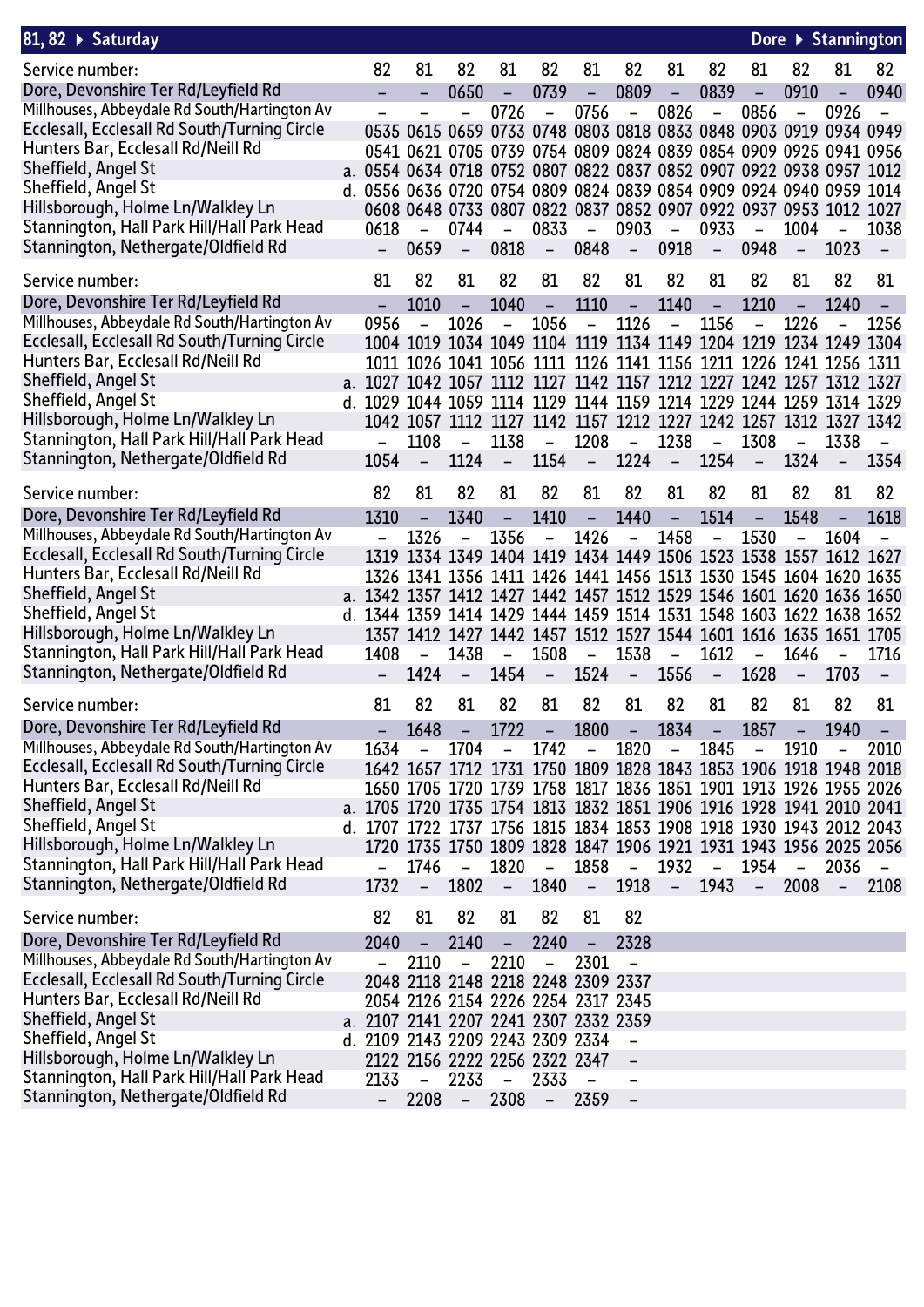| 81, 82 ▶ Sunday                              |    |                                                                     |                                    |                          |                          |                          |                          |                                                                  |                          |                          |                |                          |                     | Stannington ▶ Dore       |
|----------------------------------------------|----|---------------------------------------------------------------------|------------------------------------|--------------------------|--------------------------|--------------------------|--------------------------|------------------------------------------------------------------|--------------------------|--------------------------|----------------|--------------------------|---------------------|--------------------------|
| Service number:                              |    | 81                                                                  | 81                                 | 81                       | 82                       | 81                       | 82                       | 81                                                               | 82                       | 81                       | 82             | 81                       | 82                  | 81                       |
| Stannington, Nethergate/Oldfield Rd          |    |                                                                     | 0530 0630 0730                     |                          |                          | 0825                     | -                        | 0925                                                             |                          | 1025                     |                | 1125                     |                     | 1230                     |
| Stannington, Hall Park Hill/Hall Park Head   |    |                                                                     |                                    |                          | 0756                     | $\overline{\phantom{0}}$ | 0856                     | $\qquad \qquad -$                                                | 0956                     | $\overline{\phantom{0}}$ | 1056           |                          | 1156                |                          |
| Malin Bridge, Loxley New Rd/Holme Ln         |    |                                                                     |                                    |                          |                          |                          |                          | 0542 0642 0742 0807 0837 0907 0938 1008 1038 1108 1138 1208 1244 |                          |                          |                |                          |                     |                          |
| Sheffield, Snig Hill                         |    | a. 0554 0654 0754 0819 0849 0919 0950 1020 1050 1120 1150 1220 1256 |                                    |                          |                          |                          |                          |                                                                  |                          |                          |                |                          |                     |                          |
| Sheffield, Snig Hill                         | d. |                                                                     |                                    |                          |                          |                          |                          | 0756 0821 0851 0921 0952 1022 1052 1122 1152 1222 1258           |                          |                          |                |                          |                     |                          |
| Ecclesall Rd, Moore St/Ecclesall Rd          |    |                                                                     |                                    |                          |                          |                          |                          | 0803 0828 0858 0929 1000 1030 1100 1130 1200 1230 1306           |                          |                          |                |                          |                     |                          |
| Ecclesall, Ecclesall Rd South/Millhouses Ln  |    |                                                                     |                                    |                          |                          |                          |                          | 0814 0839 0909 0941 1012 1042 1112 1143 1213 1243 1319           |                          |                          |                |                          |                     |                          |
| Millhouses, Abbeydale Rd South/Hartington Av |    |                                                                     |                                    |                          |                          | 0916                     | $\overline{\phantom{a}}$ | 1019                                                             | $\overline{\phantom{0}}$ | 1119                     | $\blacksquare$ | 1220                     |                     | 1326                     |
| Dore, Devonshire Ter Rd/Leyfield Rd          |    |                                                                     |                                    |                          | 0822 0847                | $\overline{\phantom{0}}$ | 0949                     | $\overline{\phantom{a}}$                                         | 1050                     | $\overline{\phantom{a}}$ | 1152           | $\qquad \qquad -$        | 1252                | $\overline{\phantom{0}}$ |
| Service number:                              |    | 82                                                                  | 81                                 | 82                       | 81                       | 82                       | 81                       | 82                                                               | 81                       | 82                       | 81             | 82                       | 81                  | 82                       |
| Stannington, Nethergate/Oldfield Rd          |    |                                                                     | 1330                               | $\qquad \qquad -$        | 1440                     | $\overline{\phantom{a}}$ | 1540                     | $\overline{\phantom{a}}$                                         | 1650                     | $\equiv$                 | 1730           | $\overline{\phantom{a}}$ | 1831                |                          |
| Stannington, Hall Park Hill/Hall Park Head   |    | 1302                                                                |                                    | 1402                     | $\overline{\phantom{0}}$ | 1511                     | $\overline{\phantom{0}}$ | 1611                                                             |                          | 1711                     | -              | 1802                     |                     | 1902                     |
| Malin Bridge, Loxley New Rd/Holme Ln         |    |                                                                     |                                    |                          |                          |                          |                          | 1314 1344 1414 1454 1523 1553 1623 1703 1723 1743 1813 1843 1913 |                          |                          |                |                          |                     |                          |
| Sheffield, Snig Hill                         |    | a. 1326 1356 1426 1506 1535 1605 1635 1715 1735 1755 1825 1855 1925 |                                    |                          |                          |                          |                          |                                                                  |                          |                          |                |                          |                     |                          |
| Sheffield, Snig Hill                         |    | d. 1328 1358 1428 1508 1537 1607 1637 1717                          |                                    |                          |                          |                          |                          |                                                                  |                          | $\overline{\phantom{a}}$ |                |                          | 1757 1827 1857 1927 |                          |
| Ecclesall Rd, Moore St/Ecclesall Rd          |    |                                                                     |                                    |                          |                          |                          |                          | 1336 1406 1436 1516 1545 1615 1645 1725                          |                          | $\blacksquare$           |                |                          | 1805 1834 1904 1934 |                          |
| Ecclesall, Ecclesall Rd South/Millhouses Ln  |    |                                                                     |                                    |                          |                          |                          |                          | 1349 1419 1449 1528 1557 1627 1657 1737                          |                          | $\overline{\phantom{0}}$ |                |                          | 1816 1845 1915 1945 |                          |
| Millhouses, Abbeydale Rd South/Hartington Av |    |                                                                     | 1426                               | $\overline{\phantom{0}}$ | 1535                     | $\blacksquare$           | 1634                     | $\overline{\phantom{0}}$                                         | 1744                     | $\equiv$                 | -              | 1852                     |                     | 1952                     |
| Dore, Devonshire Ter Rd/Leyfield Rd          |    | 1358                                                                | $\overline{a}$                     | 1458                     | $\overline{\phantom{a}}$ | 1605                     | $\overline{\phantom{a}}$ | 1705                                                             | $\qquad \qquad -$        | $\overline{\phantom{a}}$ | 1824           | $\overline{\phantom{a}}$ | 1923                | $\overline{\phantom{a}}$ |
| Service number:                              |    | 81                                                                  | 82                                 | 81                       | 82                       | 81                       | 82                       | 81                                                               | 81                       |                          |                |                          |                     |                          |
| Stannington, Nethergate/Oldfield Rd          |    | 1931                                                                |                                    | 2031                     |                          | 2131                     |                          |                                                                  | 2231 2324                |                          |                |                          |                     |                          |
| Stannington, Hall Park Hill/Hall Park Head   |    |                                                                     | 2002                               | -                        | 2102                     | $\overline{\phantom{0}}$ | 2202                     |                                                                  |                          |                          |                |                          |                     |                          |
| Malin Bridge, Loxley New Rd/Holme Ln         |    |                                                                     |                                    |                          |                          |                          |                          | 1943 2013 2043 2113 2143 2213 2243 2336                          |                          |                          |                |                          |                     |                          |
| Sheffield, Snig Hill                         |    | a. 1955 2025 2055 2125 2155 2225 2255 2348                          |                                    |                          |                          |                          |                          |                                                                  |                          |                          |                |                          |                     |                          |
| Sheffield, Snig Hill                         |    | d. 1957 2027 2057 2127 2157 2227 2257                               |                                    |                          |                          |                          |                          |                                                                  |                          |                          |                |                          |                     |                          |
| Ecclesall Rd, Moore St/Ecclesall Rd          |    |                                                                     | 2004 2034 2104 2134 2204 2234 2304 |                          |                          |                          |                          |                                                                  | $\overline{\phantom{0}}$ |                          |                |                          |                     |                          |
| Ecclesall, Ecclesall Rd South/Millhouses Ln  |    |                                                                     | 2015 2045 2115 2145 2215 2245 2315 |                          |                          |                          |                          |                                                                  | $\qquad \qquad -$        |                          |                |                          |                     |                          |
| Millhouses, Abbeydale Rd South/Hartington Av |    |                                                                     | 2052                               | $\overline{\phantom{0}}$ | 2152                     | $\overline{a}$           | 2252                     | $\overline{\phantom{0}}$                                         | $\overline{\phantom{0}}$ |                          |                |                          |                     |                          |
| Dore, Devonshire Ter Rd/Leyfield Rd          |    | 2023                                                                | $\equiv$                           | 2123                     | $\equiv$                 | 2223                     | $\equiv$                 | 2323                                                             |                          |                          |                |                          |                     |                          |
|                                              |    |                                                                     |                                    |                          |                          |                          |                          |                                                                  |                          |                          |                |                          |                     |                          |
| 81, 82 ▶ Sunday                              |    |                                                                     |                                    |                          |                          |                          |                          |                                                                  |                          |                          |                |                          |                     | Dore ▶ Stannington       |
| Service number:                              |    | 81                                                                  | 81                                 | 81                       | 81                       | 82                       | 81                       | 82                                                               | 81                       | 82                       | 81             | 82                       | 81                  | 82                       |

|    | 81                                                                                           | 81                              | 81                       | 81                       | 82                                                    | 81                  | 82       | 81           | 82                                                                               | 81                                  | 82                                                                                                 | 81                                   | 82                                                                                                                                                                                                                                                                                                                                                                                                                                                                                                                                                                                                                                               |
|----|----------------------------------------------------------------------------------------------|---------------------------------|--------------------------|--------------------------|-------------------------------------------------------|---------------------|----------|--------------|----------------------------------------------------------------------------------|-------------------------------------|----------------------------------------------------------------------------------------------------|--------------------------------------|--------------------------------------------------------------------------------------------------------------------------------------------------------------------------------------------------------------------------------------------------------------------------------------------------------------------------------------------------------------------------------------------------------------------------------------------------------------------------------------------------------------------------------------------------------------------------------------------------------------------------------------------------|
|    |                                                                                              |                                 |                          |                          |                                                       |                     |          |              |                                                                                  | $\overline{\phantom{a}}$            |                                                                                                    | $\equiv$                             | 1258                                                                                                                                                                                                                                                                                                                                                                                                                                                                                                                                                                                                                                             |
|    | $\overline{a}$                                                                               |                                 |                          | $\overline{\phantom{a}}$ | $-$                                                   |                     |          |              |                                                                                  |                                     | $\equiv$                                                                                           |                                      |                                                                                                                                                                                                                                                                                                                                                                                                                                                                                                                                                                                                                                                  |
|    |                                                                                              |                                 |                          |                          |                                                       |                     |          |              |                                                                                  |                                     |                                                                                                    |                                      |                                                                                                                                                                                                                                                                                                                                                                                                                                                                                                                                                                                                                                                  |
|    |                                                                                              |                                 |                          |                          |                                                       |                     |          |              |                                                                                  |                                     |                                                                                                    |                                      |                                                                                                                                                                                                                                                                                                                                                                                                                                                                                                                                                                                                                                                  |
|    | $\equiv$                                                                                     | $\equiv$                        |                          |                          |                                                       |                     |          |              |                                                                                  |                                     |                                                                                                    |                                      |                                                                                                                                                                                                                                                                                                                                                                                                                                                                                                                                                                                                                                                  |
|    |                                                                                              |                                 |                          |                          |                                                       |                     |          |              |                                                                                  |                                     |                                                                                                    |                                      |                                                                                                                                                                                                                                                                                                                                                                                                                                                                                                                                                                                                                                                  |
|    |                                                                                              |                                 |                          |                          |                                                       |                     |          |              |                                                                                  |                                     |                                                                                                    |                                      |                                                                                                                                                                                                                                                                                                                                                                                                                                                                                                                                                                                                                                                  |
|    |                                                                                              |                                 |                          |                          |                                                       |                     |          |              |                                                                                  | $\equiv$                            |                                                                                                    | $\overline{\phantom{a}}$             | 1353                                                                                                                                                                                                                                                                                                                                                                                                                                                                                                                                                                                                                                             |
|    |                                                                                              |                                 |                          |                          |                                                       |                     |          |              |                                                                                  |                                     |                                                                                                    |                                      |                                                                                                                                                                                                                                                                                                                                                                                                                                                                                                                                                                                                                                                  |
|    |                                                                                              |                                 | 81                       | 82                       | 82                                                    | 81                  | 82       | -81          | 82                                                                               | 81                                  | 82                                                                                                 | 81                                   | 82                                                                                                                                                                                                                                                                                                                                                                                                                                                                                                                                                                                                                                               |
|    |                                                                                              | 1403                            | $\overline{\phantom{a}}$ | 1508                     | $\equiv$                                              |                     | $\equiv$ |              | $\equiv$ .                                                                       |                                     | $\sim$                                                                                             |                                      |                                                                                                                                                                                                                                                                                                                                                                                                                                                                                                                                                                                                                                                  |
|    | 1334                                                                                         |                                 |                          |                          | $\overline{a}$                                        | $\equiv$            |          |              |                                                                                  |                                     |                                                                                                    | $\sim$                               | 1959                                                                                                                                                                                                                                                                                                                                                                                                                                                                                                                                                                                                                                             |
|    |                                                                                              |                                 |                          |                          |                                                       |                     |          |              |                                                                                  |                                     |                                                                                                    |                                      |                                                                                                                                                                                                                                                                                                                                                                                                                                                                                                                                                                                                                                                  |
|    |                                                                                              |                                 |                          |                          | $\equiv$                                              |                     |          |              |                                                                                  |                                     |                                                                                                    |                                      |                                                                                                                                                                                                                                                                                                                                                                                                                                                                                                                                                                                                                                                  |
|    |                                                                                              |                                 |                          |                          | $\sim$                                                |                     |          |              |                                                                                  |                                     |                                                                                                    |                                      |                                                                                                                                                                                                                                                                                                                                                                                                                                                                                                                                                                                                                                                  |
| d. |                                                                                              |                                 |                          |                          |                                                       |                     |          |              |                                                                                  |                                     |                                                                                                    |                                      |                                                                                                                                                                                                                                                                                                                                                                                                                                                                                                                                                                                                                                                  |
|    |                                                                                              |                                 |                          |                          |                                                       |                     |          |              |                                                                                  |                                     |                                                                                                    |                                      |                                                                                                                                                                                                                                                                                                                                                                                                                                                                                                                                                                                                                                                  |
|    | $\qquad \qquad -$                                                                            |                                 | $\equiv$                 |                          |                                                       |                     |          |              |                                                                                  | $\equiv$                            |                                                                                                    | $-$                                  | 2047                                                                                                                                                                                                                                                                                                                                                                                                                                                                                                                                                                                                                                             |
|    | 1429                                                                                         | $ \,$                           |                          | $\overline{\phantom{a}}$ |                                                       |                     |          |              |                                                                                  |                                     |                                                                                                    |                                      |                                                                                                                                                                                                                                                                                                                                                                                                                                                                                                                                                                                                                                                  |
|    | Millhouses, Abbeydale Rd South/Hartington Av<br>Millhouses, Abbeydale Rd South/Hartington Av | a.<br>$\mathsf{d}_{\mathsf{L}}$ | 81 82                    | - 1434<br>1458<br>1528   | $ -$<br>1341 1411 1441 1516<br>a. 1401 1431 1501 1535 | 1347 1417 1447 1522 |          | 0926<br>1623 | 0624 0724 0819 0916 - 1019 - 1119<br>1723<br>1654<br>$\mathcal{L} = \mathcal{L}$ | $- 1026$<br>1759<br>$- 1717 - 1817$ | 0728 0825 0855 - 0955 - 1055<br>$-1129$<br>- 0948 - 1048 - 1148<br>1828<br>1601 1656 - 1746 - 1847 | - 1253<br>- 1859<br>1947<br>$- 1919$ | 1158<br>1229<br>0736 0833 0903 0933 1003 1033 1103 1136 1206 1236 1306<br>0741 0838 0909 0939 1009 1039 1109 1142 1212 1242 1312<br>0753 0850 0922 0952 1022 1052 1122 1156 1226 1256 1326<br>0600 0700 0755 0852 0924 0954 1024 1054 1124 1158 1228 1258 1328<br>0612 0712 0807 0904 0937 1007 1037 1107 1137 1212 1242 1312 1342<br>- 1224 - 1324<br>1928<br>- 1631 1701 1731 1806 1836 1906 1936 2006<br>1637 1707 1737 1811 1841 1911 1941 2011<br>1650 1720 1750 1823 1853 1923 1953 2023<br>1403 1433 1503 1537 1632 1652 1722 1752 1825 1855 1925 1955 2025<br>1417 1447 1516 1550 1645 1705 1735 1805 1837 1907 1937 2007 2037<br>- 2019 |